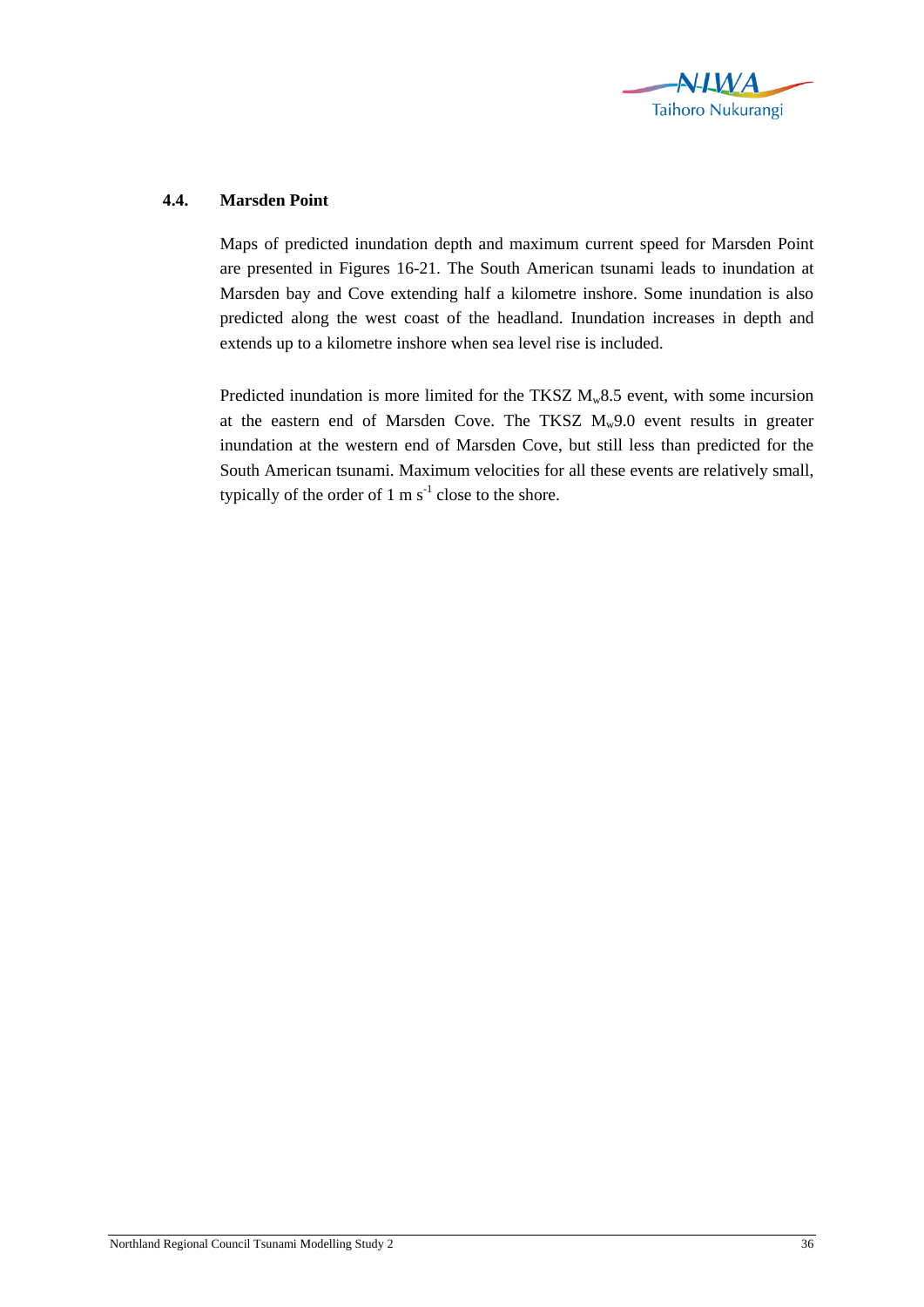



Figure 16: Marsden Point: Maximum inundation speed (upper) and depth (lower) plots for the South American tsunami scenario at MHWS (to extent of LIDAR).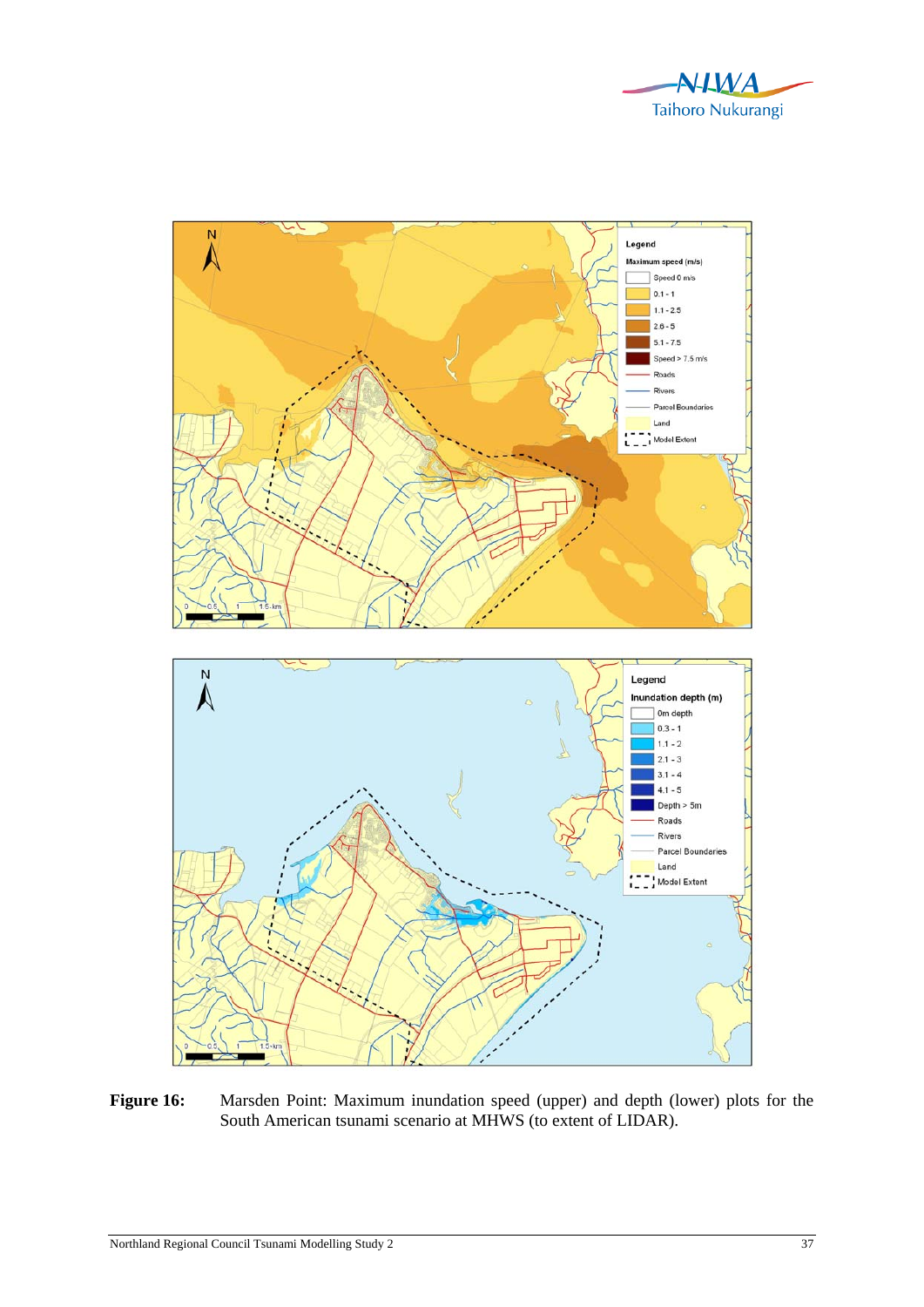



Figure 17: Marsden Point: Maximum inundation speed (upper) and depth (lower) plots for the South American tsunami scenario at MHWS + 50cm (to extent of LIDAR).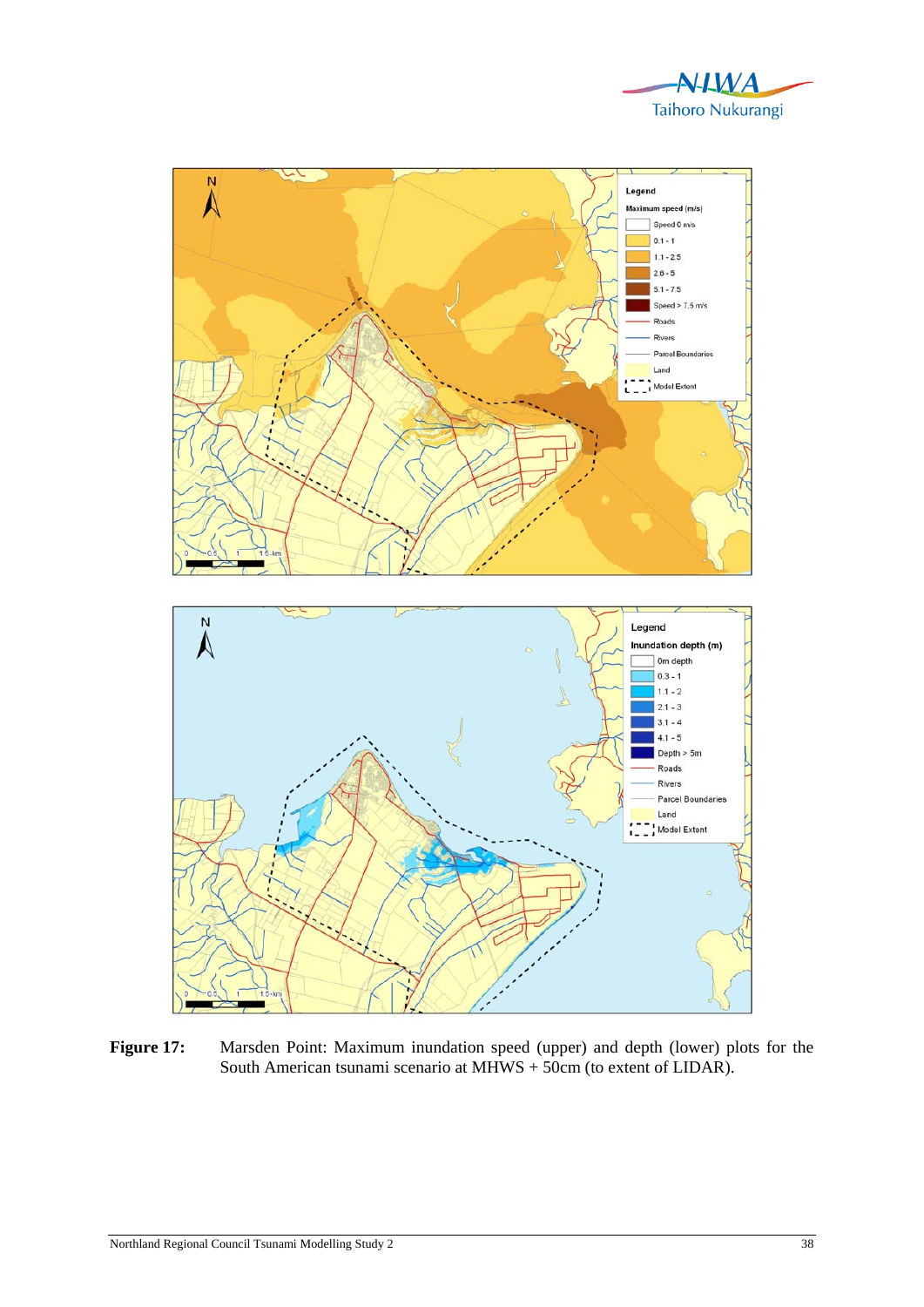



Figure 18: Marsden Point: Maximum inundation speed (upper) and depth (lower) plots for the Mw8.5 Tonga-Kermadec subduction zone scenario at MHWS (to extent of LIDAR).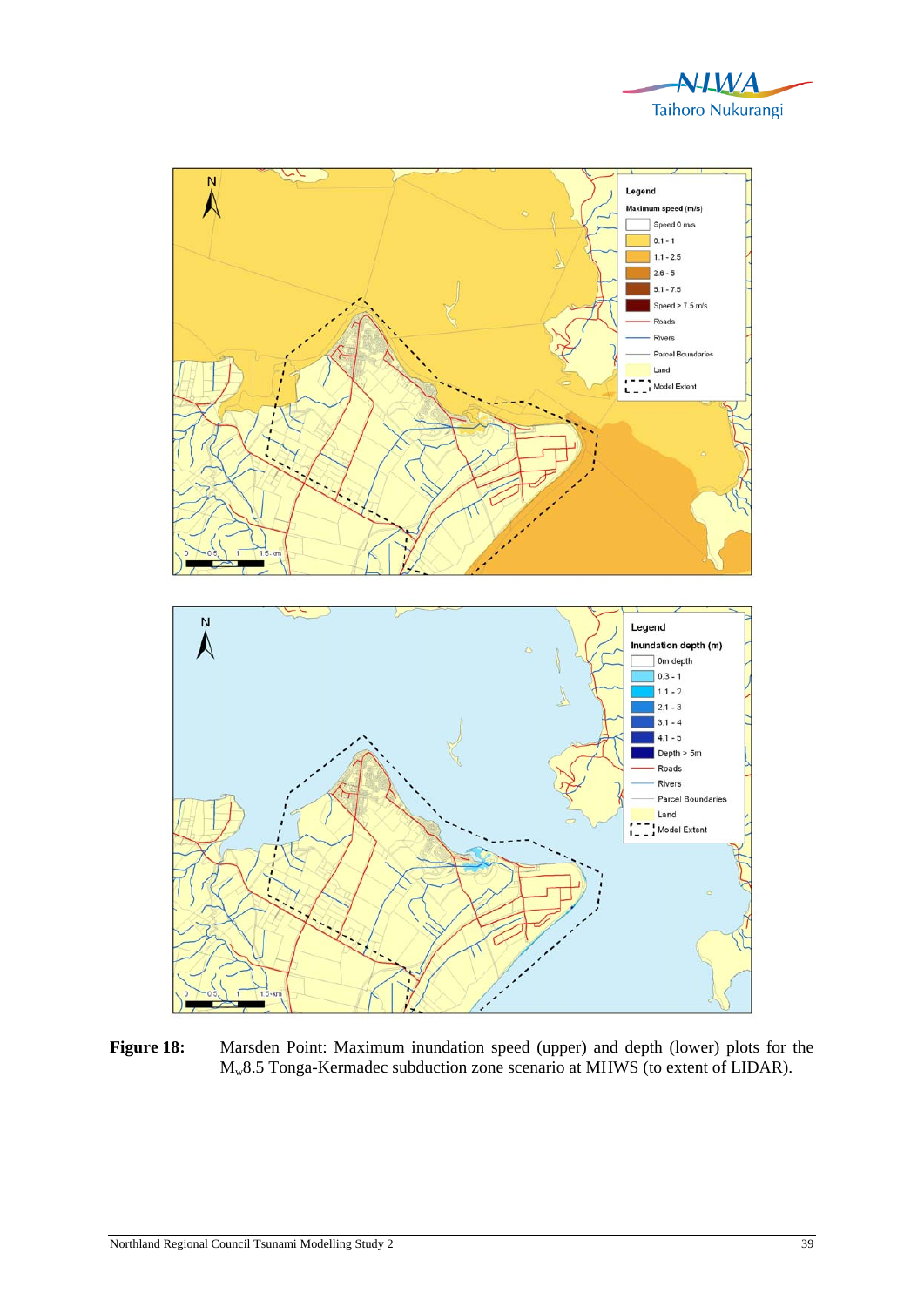



Figure 19: Marsden Point: Maximum inundation speed (upper) and depth (lower) plots for the  $M_w8.5$  Tonga-Kermadec subduction zone scenario at MHWS + 50cm (to extent of LIDAR).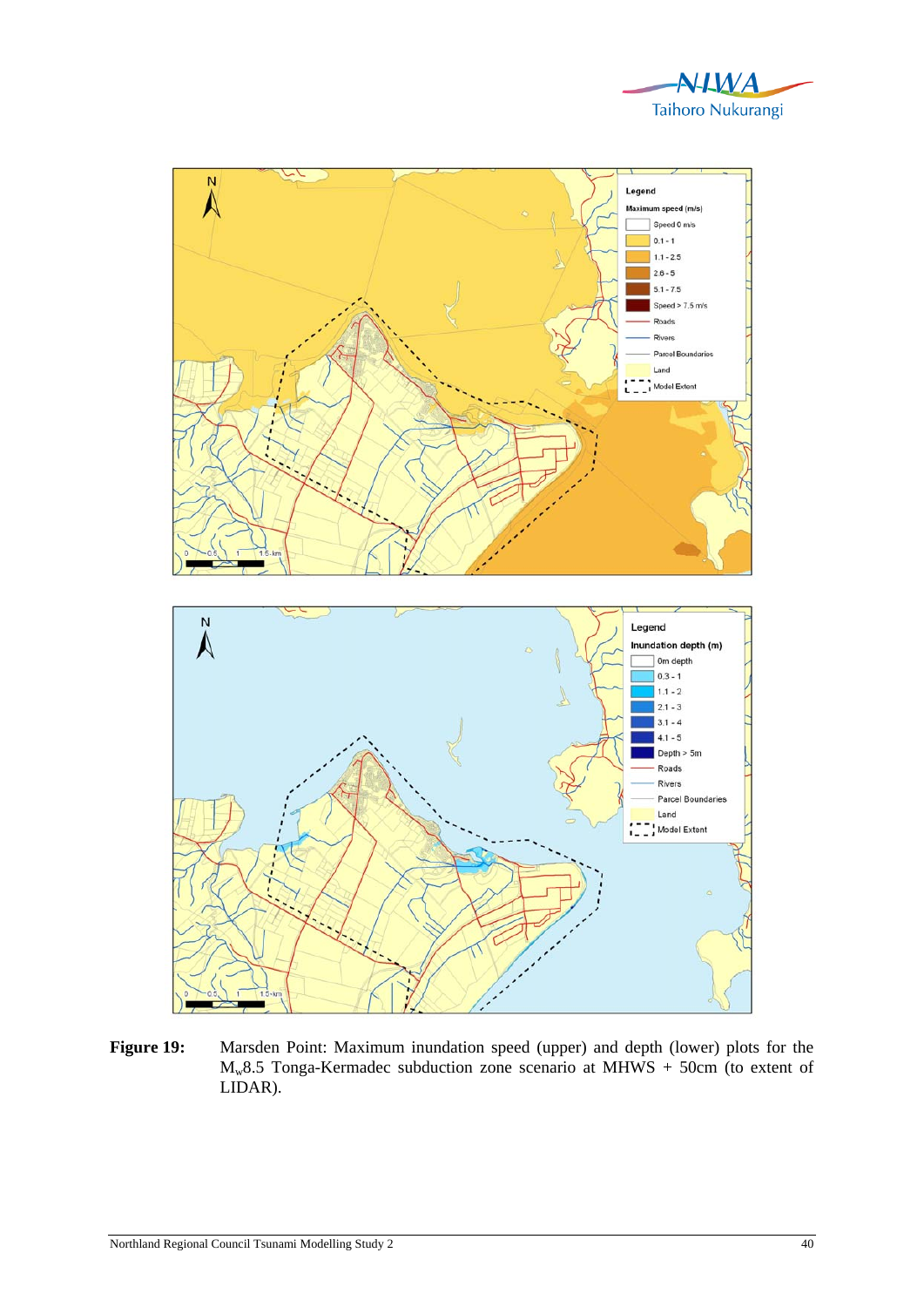



Figure 20: Marsden Point: Maximum inundation speed (upper) and depth (lower) plots for the Mw9.0 Tonga-Kermadec subduction zone scenario at MHWS (to extent of LIDAR).